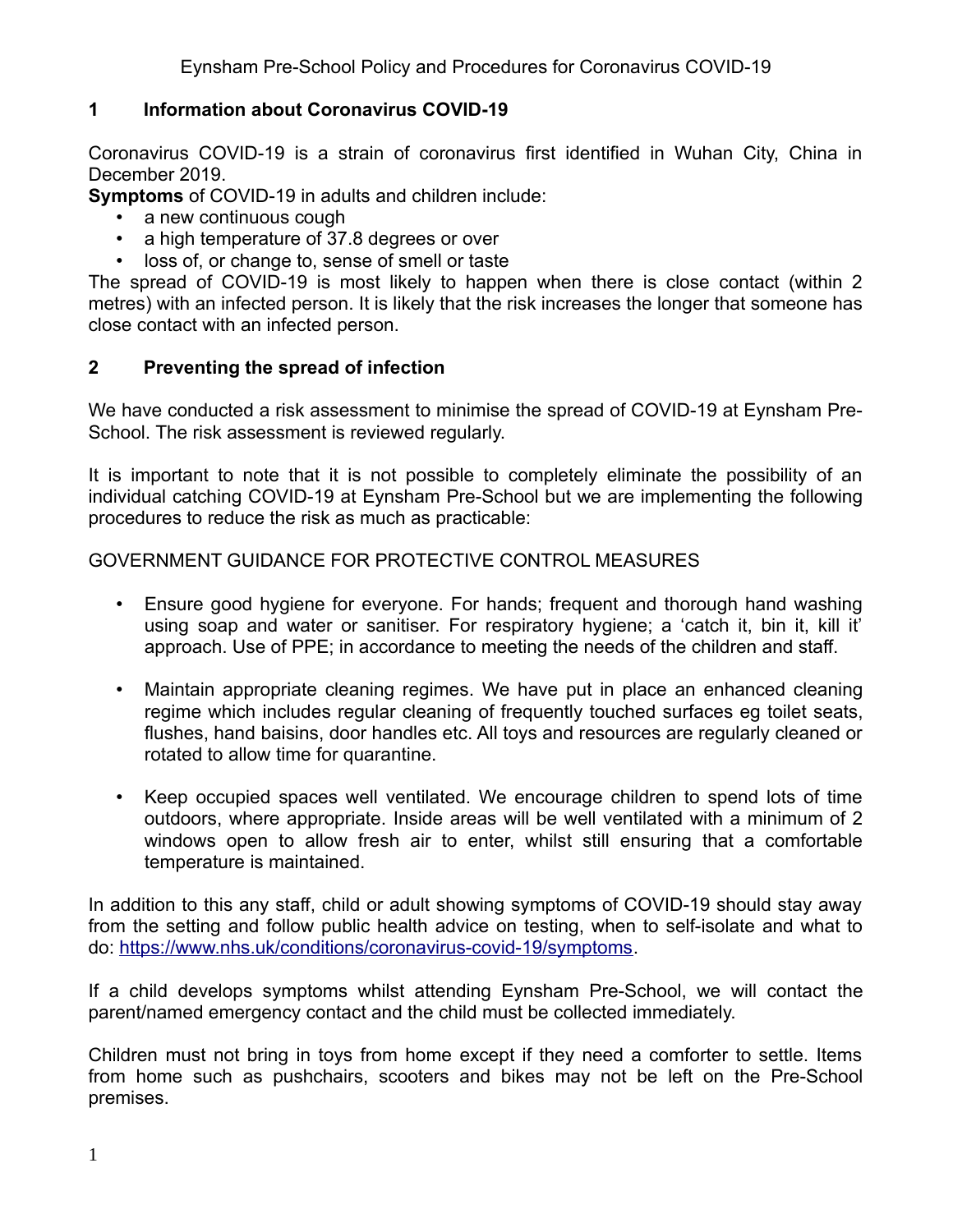## DROP OFF AND COLLECTION PROCEDURE

- Parents should drop off and collect children from the bottom of the ramp.
- Entry and exit is via the main red gate.
- Parents and children must be considerate to others and allow plenty of space. It may be necessary to queue along the side of the Pre-School building.
- Lunch boxes can be placed on the trolley by the Pre-School garden.

## CHILDREN WHO ARE UNWELL

Children who are unwell should stay at home. Children who show symptoms of Coronavirus must adhere to the most recent National and Local guidelines for isolation and testing.

If a child is not 100% well or a parent feels the need to administer paracetamol/ibuprofen (eg Calpol) the parent must telephone the Pre-School to discuss the situation with the manager/deputy to confirm if the child is able to attend.

#### RETURNING FROM ABROAD

All children and staff returning to England must adhere to the current travel legislation. Details set out in red, amber and green list rules for entering England can be found at <https://www.gov.uk/guidance/red-amber-and-green-list-rules-for-entering-england>

#### CHILDREN WHO ARE CLINICALLY EXTREMELY VULNERABLE

Children who are clinically extremely vulnerable should follow the most recent government advise with regards to shielding, precautions and/isolation.

## **3 Outbreak Management Plan**

The Pre-School has an Outbreak Management Plan (sometimes referred to as a Contingency Plan) which follows national and local guidance. This will be put into place if there is an outbreak of COVID-19 at the Pre-School or if there is a local outbreak and we are asked to take additional measures to help break chains of transmission.

In extreme circumstances, such as a severe staff shortage due to COVID-19 we may have to temporarily restrict the number of places we offer to children. In such instances we will prioritise places in line with government guidelines as follows:

- vulnerable children
- children of critical workers
- children who will be starting Reception class in September
- **3 and 4 year olds**

## **4 Review of procedures**

The Pre-School will review this document regularly. It will be amended in line with national and local guidelines as appropriate.

Date…21/08/20…………….

Reviewed …01/11/20………………….. Reviewed …03/01/21………….………. Reviewed….20/01/21…………………..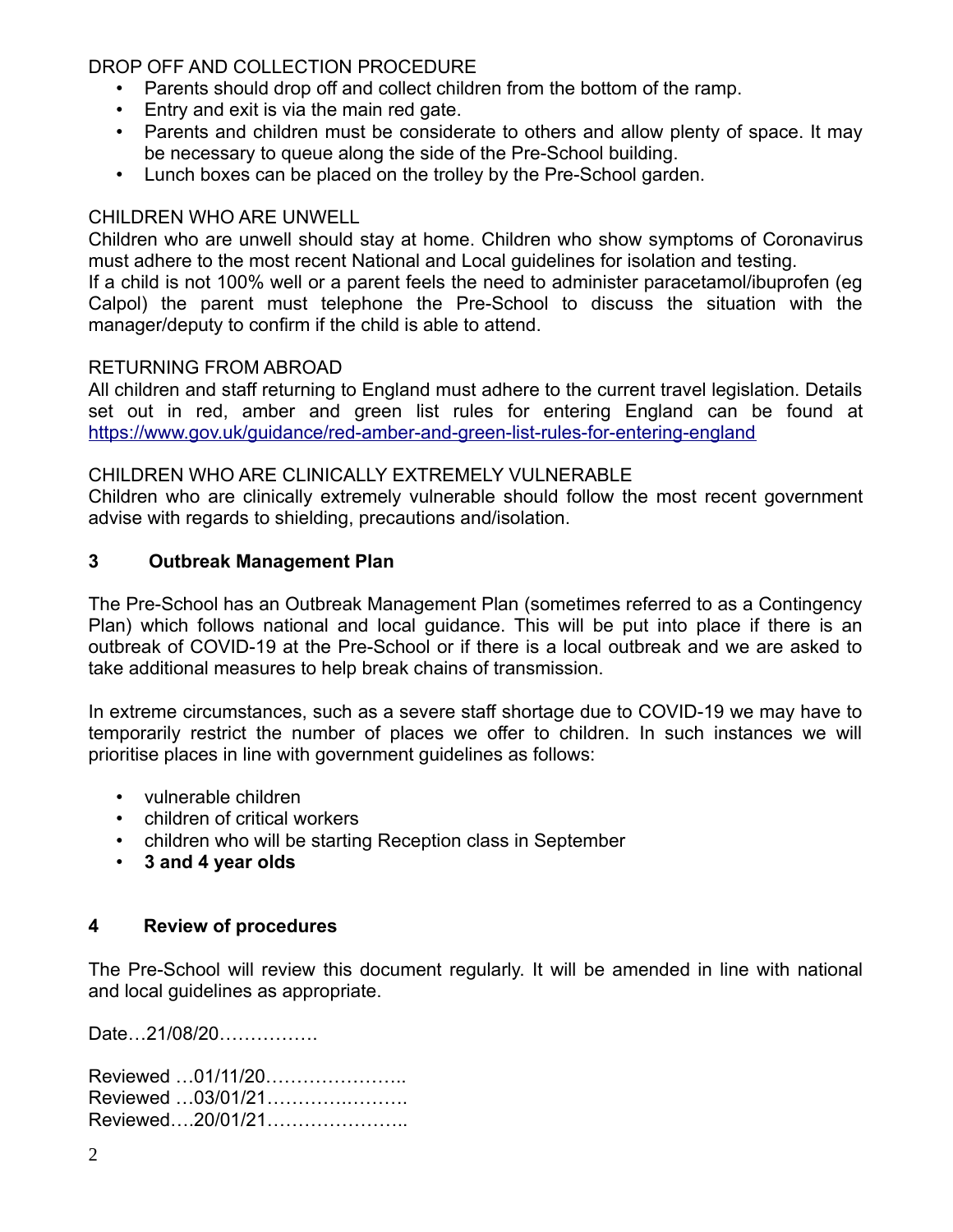Reviewed … 01/05/21…………………. Reviewed … 01/07/21………………… Reviewed … 28/08/21………………….

Appendix 1

#### **Coronavirus Summary Information 28/08/20**

**Symptoms of coronavirus** include a high temperature (37.8 or higher) OR a new, continuous cough (coughing a lot for an hour or 3 bouts of coughing in 24 hours) OR a loss of/change to your sense of smell OR taste.

#### **If your child develops symptoms of coronavirus at home**

1. Isolate them at home and arrange for a pcr test.

2. Follow current Public Health guidance.

3. Inform the Pre-School by emailing [manager@eynshampreschool.org](mailto:manager@eynshampreschool.org) or calling 01865 883893

## **If your child develops symptoms of coronavirus at Pre-School**

1. They will be isolated from the group, with an adult to look after them. The adult will wear an apron, gloves and a face mask/shield.

2. Pre-School will contact you to collect your child as soon as possible and request that you have your child tested.

3. Pre-School will be deep cleaned; floors, surfaces, hand contact points, toys and all resources.

4. Pre-School will remain open whilst we await the test result.

5. Your child and household must follow the current Public Health guidelines.

6. If the test is negative, your child can return to Pre-School when they are well and no longer displaying any symptoms.

## **If a child/staff member tests positive for coronavirus**

1. The child/staff member must follow current Public Health guidance.

3. Pre-School will notify the Local Authority and Ofsted. We may be required to give out relevant contact details to Test and Trace.

4. Pre-School will contact all parents to inform them there has been a positive case (without disclosing any personal details) and give details of any temporary closures or extra measures. 5. Pre-School will be deep cleaned; floors, surfaces, hand contact points, toys and all resources.

6. Test and Trace will contact 'close contacts' of the positive child/staff member and they will be advised regarding testing/isolation..

6. The child/staff member may return at the end of the 10 day period, providing they are well and no longer display any symptoms.

#### **What happens if I refuse to get my child tested?**

1. Your child must isolate and will not be allowed back into Pre-School for 10 days.

2. After 10 days, your child can return to Pre-School as long as they are well and no longer display symptoms.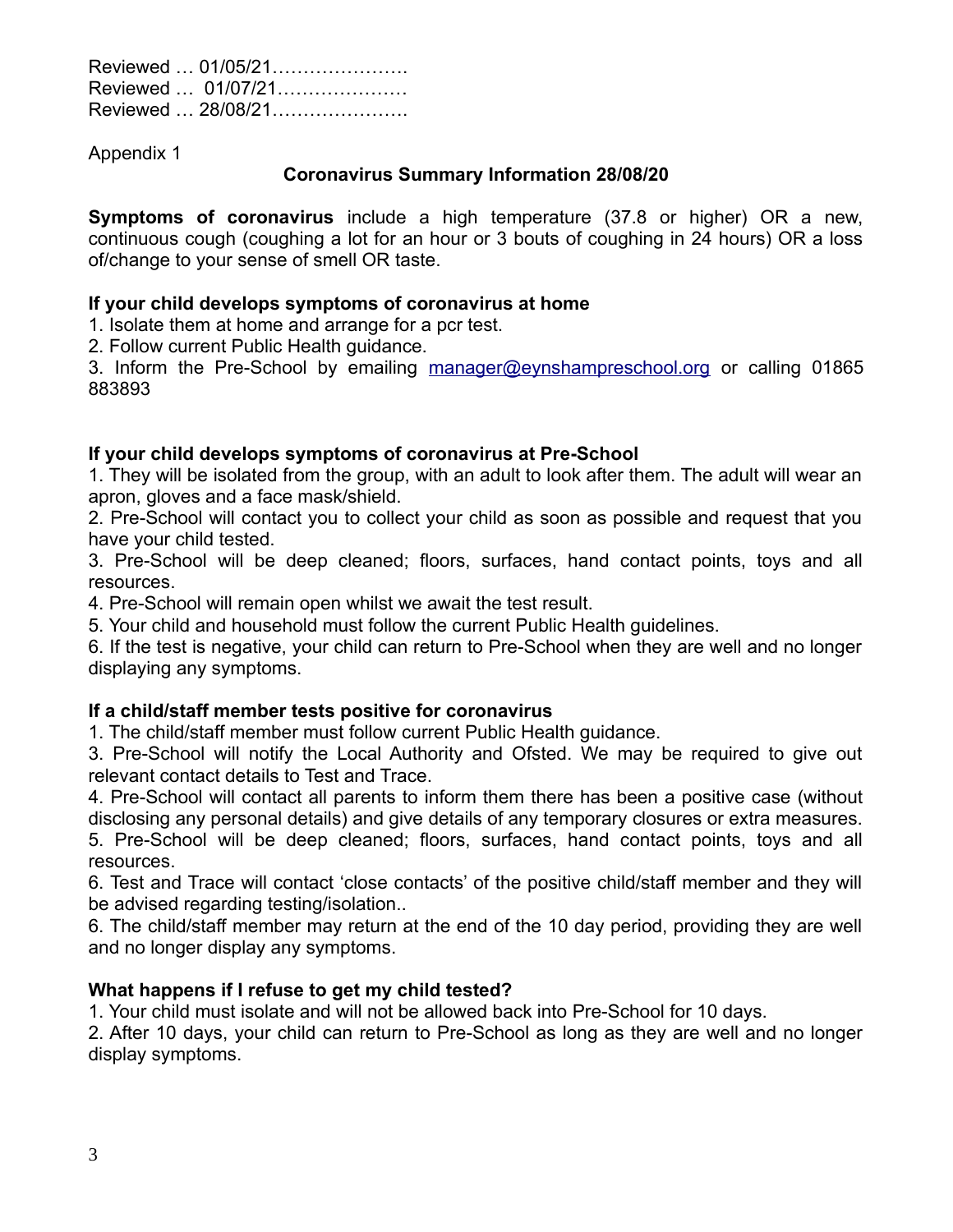Appendix 2

## **Procedures for staff 28/08/21**

- Staff should complete a lateral flow test at home twice a week, record the result via the NHS website and send the result to Lucy at [admin@eynshampreschool.org.](mailto:admin@eynshampreschool.org)
- Sanitise or wash hands thoroughly on arrival, frequently during the day (including after helping children blow nose, toilet, nappy change and before/after meals) and before leaving at the end of your working day
- Wear clean work clothes every day. It is advisable to wear an apron/tabard which can be removed before you leave work.
- It is advisable to carry a clean face covering, a pair of disposable gloves and a small sanitiser in your tabard pocket for quick access.
- Disposable aprons and gloves must be worn when preparing/serving food and supervising children's lunches.
- Disposable aprons and gloves must be worn when helping children in the bathroom with toileting/nappy changes
- A minimum of 2 windows must be open at all times
- A face covering may be worn when speaking to parents/visitors, but this is a personal choice.
- Staff should keep a reasonable distance from each other whenever possible
- When 2 or more people are in the office, face coverings are advisable, but this is a personal choice.
- It is important that the cleaning schedule is maintained
- Numbers of children may need to be limited in the bathroom, for example only 3 at a time for hand washing.
- Children should be encouraged to play outside as much as possible
- Children should be discouraged (in a sensitive way) from very close play where faces are close together, from making dens etc (eg under tables)
- Children should be discouraged from putting toys/resources in mouths and any item that has been 'mouthed' must be taken for cleaning immediately
- Be vigilant for signs/symptoms of Covid in children and adults.
- **Report any worries or concerns to Teresa or Jackie**

## Appendix 3

# **Procedure for responding to a suspected case of COVID-19**

Where a **staff** member shows one or more symptoms of COVID -19 they will be sent home immediately.

Where a **child** shows one or more symptom of COVID-19:

- Parent will be called and asked to collect their child as soon as possible and in all cases within half an hour
- The child will be separated from the group and sit in isolation with a member of staff, avoiding touching people, surfaces and objects if possible
- The member of staff must wear an apron, gloves and a face mask (donning and doffing guidelines to be followed)
- If there is a risk of 'splashing' from cough/spitting etc the member of staff must also wear eye protection